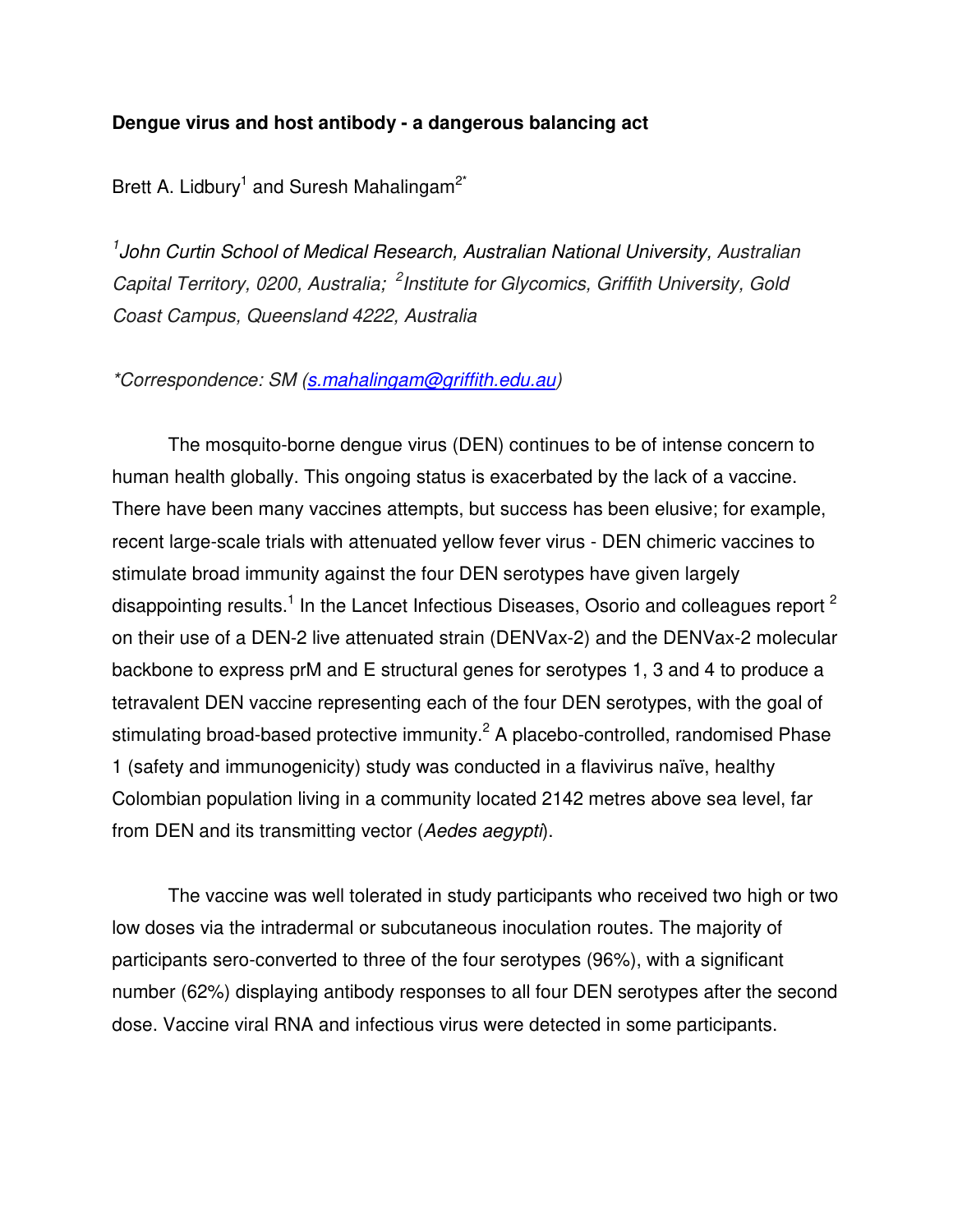While encouraging, the spectre hovering over these phase 1 vaccine results is antibody-dependent enhancement (ADE) of DEN in individuals exposed to natural infection, and its association with dengue shock syndrome (DSS) and dengue haemorrhagic fever (DHF). ADE is observed at sub-neutralising titres of antiviral antibody, so ideally vaccines must drive strong, specific antibody responses to natural virus challenge and must sustain such responses to clear the infecting virus; this becomes a crucial balancing act.

ADE was first observed *in vitro* by Hawkes<sup>3</sup> and an explanation for plaque enhancement proposed later by Kliks and Halstead.<sup>4</sup> Early data suggested that ADE occurs *in vivo*, with the observation of enhanced viremia in monkeys experiencing a second dengue 2 infection.<sup>5</sup> A fascinating aspect from the immunological standpoint were the observations of profound ADE in Fc-Receptor bearing cells such as blood monocytes and macrophages, normally seen as key to the host immune-mediated protection. Underpinning ADE in monocyte/macrophage cells, in addition to enhanced virus uptake, is the suppression of early inflammatory responses via disruption of specific transcription factor activity.<sup>6</sup> How the disruption of early inflammatory gene expression impacts upon eventual adaptive immune responses must be an interest for vaccine developers pursuing ADE viruses like DEN, particularly for previously infected or vaccinated individuals.

Another imperative for DEN vaccine developers is understanding the physiological context of virus enhancement by ADE, dysregulation of early immune response and the desired post-vaccination outcome of side-effect free broad-based protection. Twenty-five years ago ADE in monocytes was identified as a risk factor for DSS/DHF in Thai children,<sup>7</sup> while later studies showed no correlation of ADE with disease symptoms and viraemia.<sup>8</sup> Careful studies by Vaughn and Libraty have shown that peak viremia correlated significantly with severe dengue disease.<sup>9,10</sup>

Osorio *et al*. (2) found that sero-conversion rates were quite variable for DEN-3 and DEN-4 after low- and high-dose tetravalent vaccination, which may flag danger for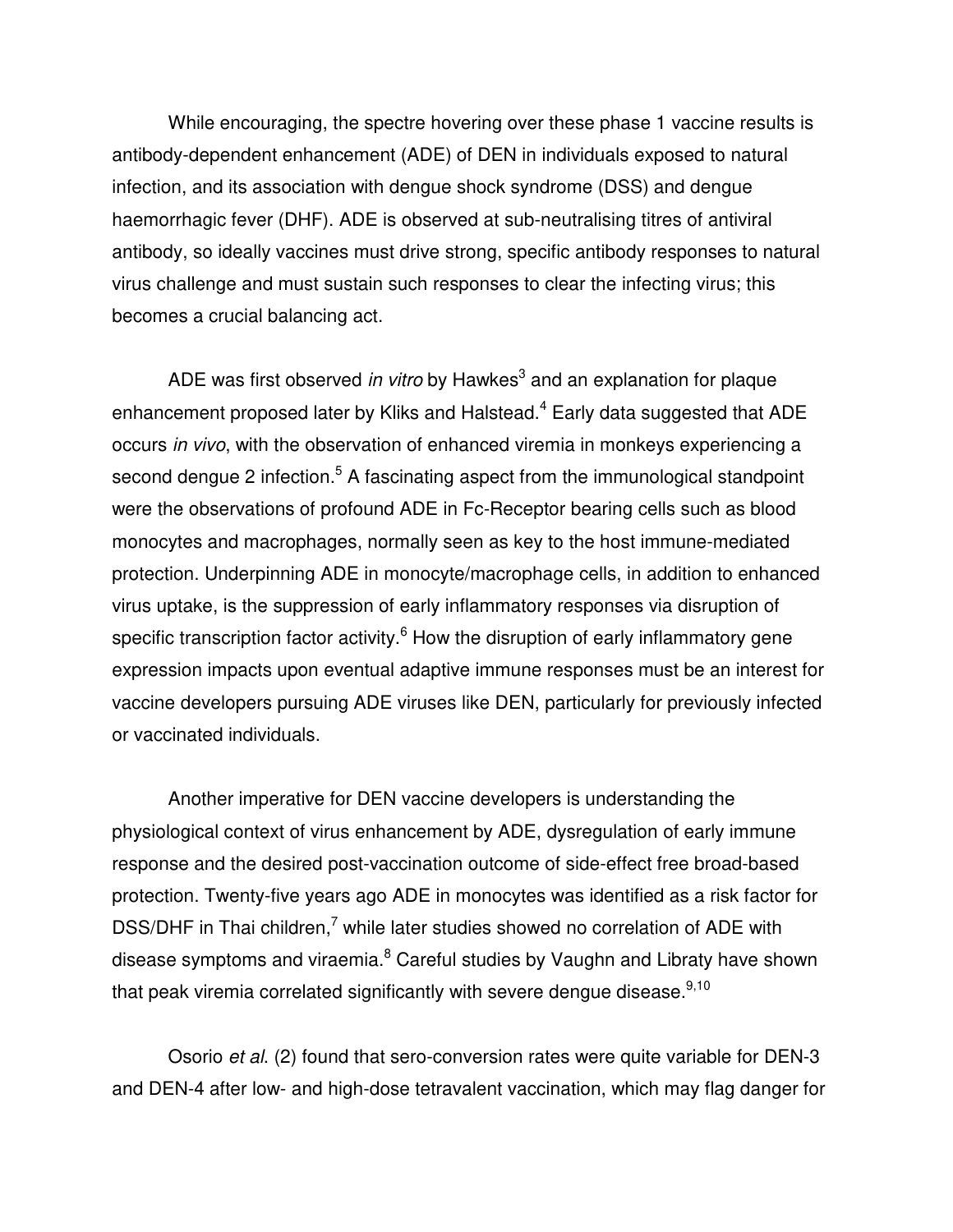vaccinated individuals after subsequent natural DEN infection, with potentially heightened risk of DSS/DHF. One additional issue to consider is the phenomenon of viral interference, in which vaccine-induced antibody responses to certain dengue serotypes were reduced or obliterated, and it would be interesting to determine whether interference occurs with the vaccine trialled by Osorio. Returning to the "balancing act" between virus and antibody: this will involve thresholds of virus-antibody interaction and interaction of the virus-antibody complex with monocyte/macrophages via Fc-receptors, as well as the subsequent molecular cascades influencing the evolving DEN-specific host immunity, with the ultimate possibility of tipping towards host protection or virus enhancement. How this could unfold for flavivirus enhancement by cross-reactive antibodies is another permutation in these scenarios, most likely demanding a new immune fulcrum to drive the balance towards post-vaccination protection.

Dengue virus is a global health threat leading to 93 million cases per year, many serious.<sup>11</sup> The seriousness of DEN and its disease on such a large scale requires that the push towards a vaccine is essential and must continue unperturbed. A tetravalent vaccine like the one presented by Osorio *et al*. is a sensible strategy given the nature of DEN serotype profile. The critical issue is that neutralizing antibodies after vaccination have not been shown to correlate with protection. Only a phase III efficacy study can demonstrate the performance of this vaccine. Given the potential of DSS/DHF for future vaccinees if the balance tips towards ADE, a possibility to consider is that before phase III studies are undertaken, participants given this vaccine should be challenged with each of the four live-attenuated viruses<sup>12</sup> to assess DEN antibody profile as well as the ADE markers of *in vitro* growth enhancement and pro-inflammatory cytokine suppression. The technical expertise is available to facilitate the engineering of vaccine strains to induce the desired post-vaccination immune-mediated response, with the assessment of the knife-edge balance between successful protection from wild DEN infection, or the exacerbation of DEN disease, as the intellectual and scientific challenge ahead.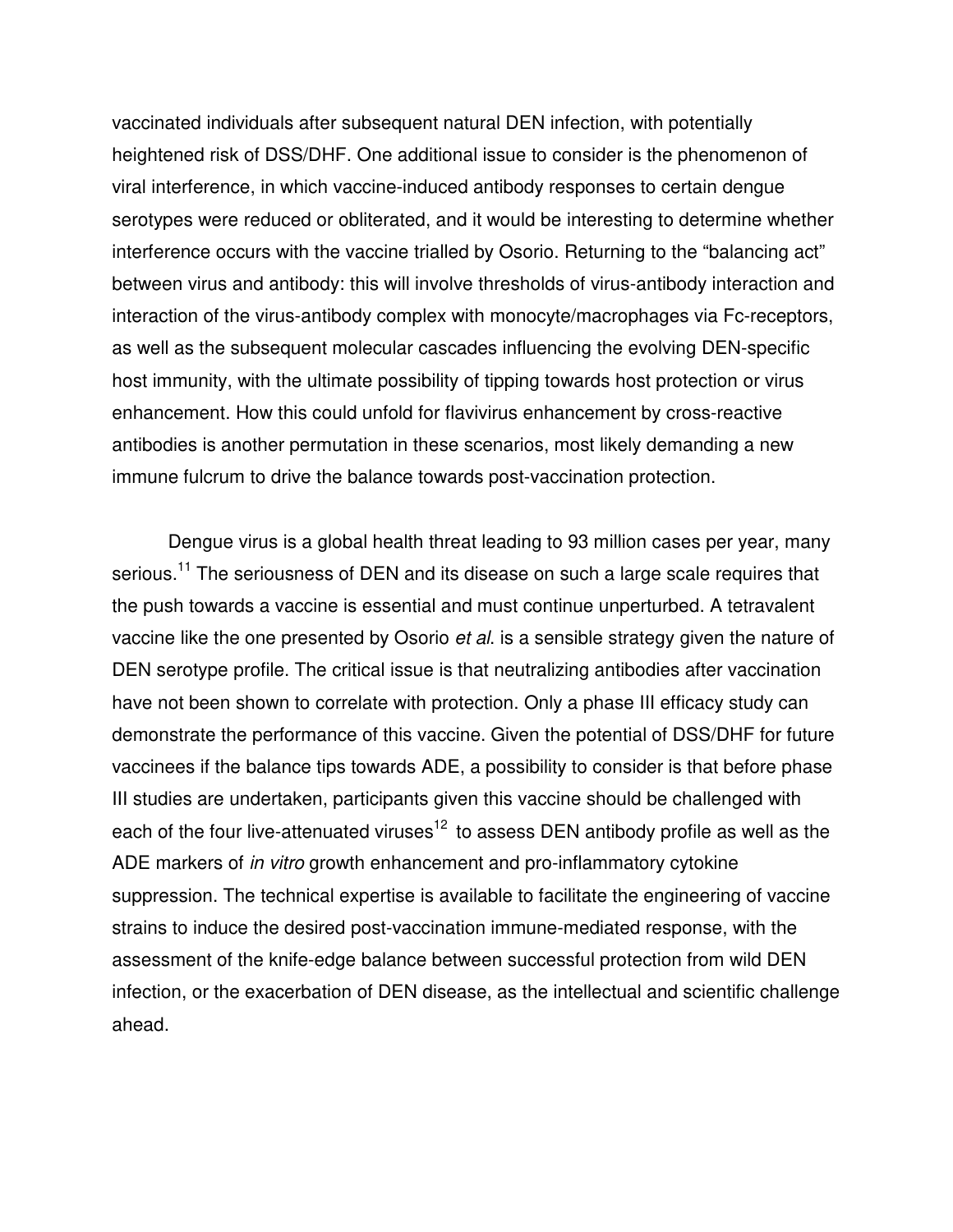## **Reference**

- 1. Sabchareon A, Wallace D, Sirivichayakul C, Limkittikul K, Chanthavanich P, Suvannadabba S, Jiwariyavej V, Dulyachai W, Pengsaa K, Wartel TA, Moureau A, Saville M, Bouckenooghe A, Viviani S, Tornieporth NG, and Lang J. Protective efficacy of the recombinant, live-attenuated, CYD tetravalent dengue vaccine in Thai schoolchildren: a randomised, controlled phase 2b trial. *Lancet* 2012; **380**: 1559-1567.
- 2. Osorio JE, Velez ID, Thomson C, Lopez L, Jimenez A, Haller AA, Silengo S, Scott J, Boroughs KL, Stovall JL, Luy BE, Arguello J, Beatty ME, Santangelo J, Gordon GS, Huang CYH, and Stinchcomb DT. Safety and immunogenicity of a recombinant live attenuated tetravalent dengue vaccine (DENVax) administered to flavivirus-naïve healthy adults in colombia: a randomized, placebo-controlled phase 1 study. *Lancet Infect Dis* (in press)
- 3. Hawkes RA and Lafferty KJ. The enhancement of virus infectivity by antibody. *Virology* 1967; **33**: 250-261.
- 4. Kliks S, Halstead SB. An explanation for enhanced virus plaque formation in chick embryo cells. *Nature* 1980; **285**: 504-505.
- 5. Halstead SB, Shotwell H, and Casals J. Studies on the pathogenesis of dengue infection in monkeys. II. clinical laboratory responses to heterologous infection. *J Infect Dis* 1973; **128**: 15-22.
- 6. Halstead S, Mahalingam S, Marovich MA, Ubol S, and Mosser DM. Intrinsic antibody-dependent enhancement of microbial infection in macrophages: disease regulation by immune complexes. *Lancet Infect Dis* 2010;**10**: 712-22.
- 7. Kliks SC, Nisalak A, Brandt WE, Wahl L, and Burke DS. Antibody-dependent enhancement of dengue virus growth in human monocytes as a risk factor for dengue hemorrhagic fever. *Am J Trop Med Hyg*.1989; **40**: 444-451.
- 8. Laoprasopwattana K, Libraty DH, Endy TP, Nisalak A, Chunsuttiwat S, Vaughn DW, Reed G, Ennis FA, Rothman AL, and Green S. Dengue Virus (DV) enhancing antibody activity in preillness plasma does not predict subsequent